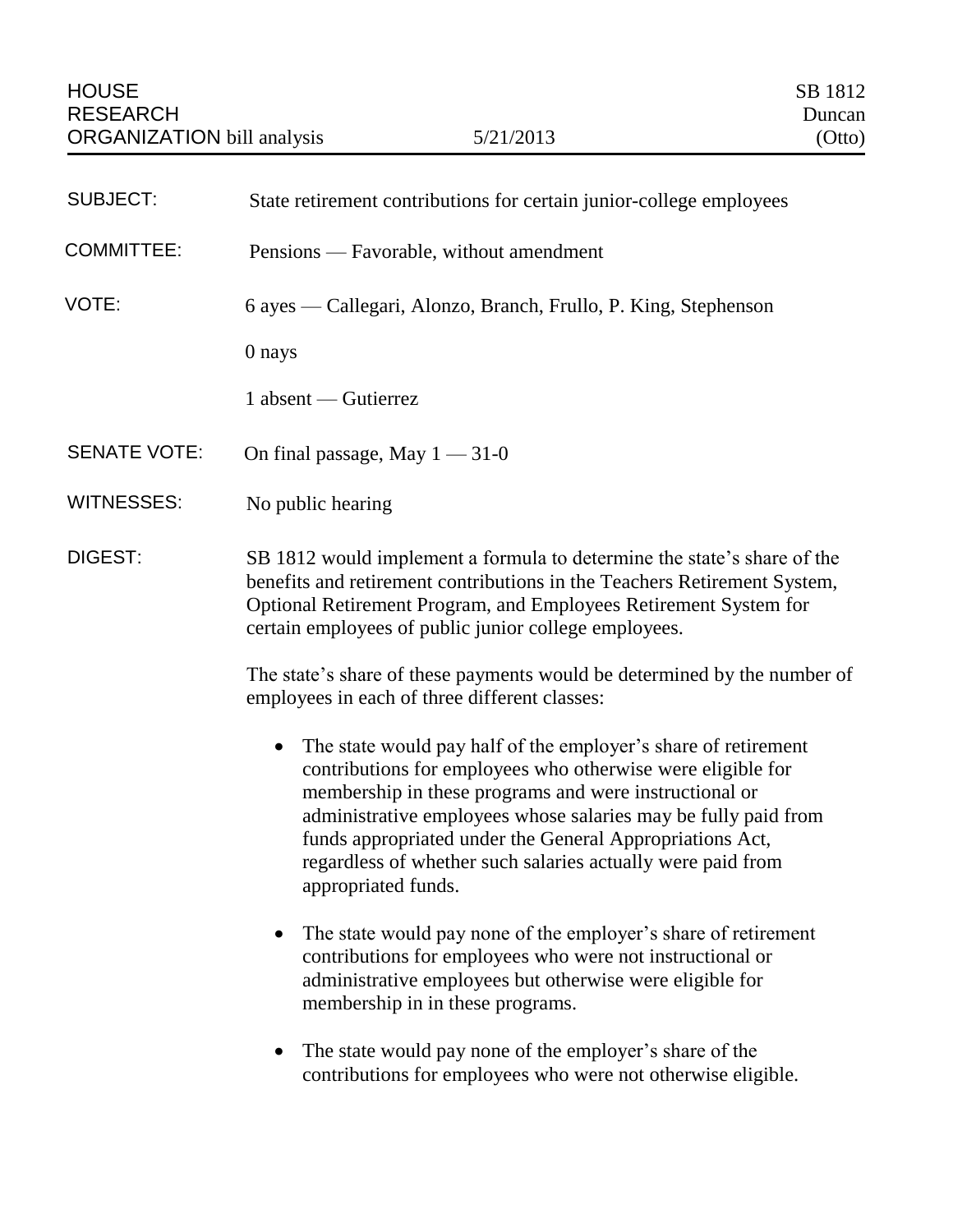## SB 1812 House Research Organization page 2

The number of qualified employees for whom the state would cover have of the employer contribution would not be adjusted in a proportion greater than the change in student enrollment at each college. A college would be allowed to petition the Legislative Budget Board to maintain the number of eligible employees up to 98 percent of the level of the previous biennium.

The bill would impose certain conforming reporting requirements on the two-year institutions.

This bill would take immediate effect if finally passed by a two-thirds record vote of the membership of each house. Otherwise, it would take effect September 1, 2013.

SUPPORTERS SAY: SB 1812 would place in statute an agreement between state appropriators and community colleges regarding the appropriate level of state funding toward the benefits of certain employees at two-year institutions of higher education. SB 1812 would require the state to cover half of the costs of health insurance and retirement benefits for instructional and administrative employees at public community and junior colleges.

> The bill would save the state money. According to the Legislative Budget Board's fiscal note, SB 1812 would mean a positive impact of \$69.1 million to general revenue in fiscal 2014-15 because it would lower substantially the state's required contributions from their historical levels. SB 1812 would resolve an ongoing funding dispute.

The bill would protect the state from sharp increases in these funding costs by limiting the number of eligible employees for whom the state would fund coverage. The growth limit would be the percentage increase in student contact hours. In addition, the bill would allow for an appeal by colleges that experience losses in contact hours and thus a loss of coverage. The bill would allow those colleges to appeal to the Legislative Budget Board to maintain the number of eligible employees up to 98 percent of the level of the prior biennium.

Junior colleges have local sources of revenue and they make their own workforce policies, including how generous their benefits will be. It is appropriate that the state limit its contributions and set the formula in statute.